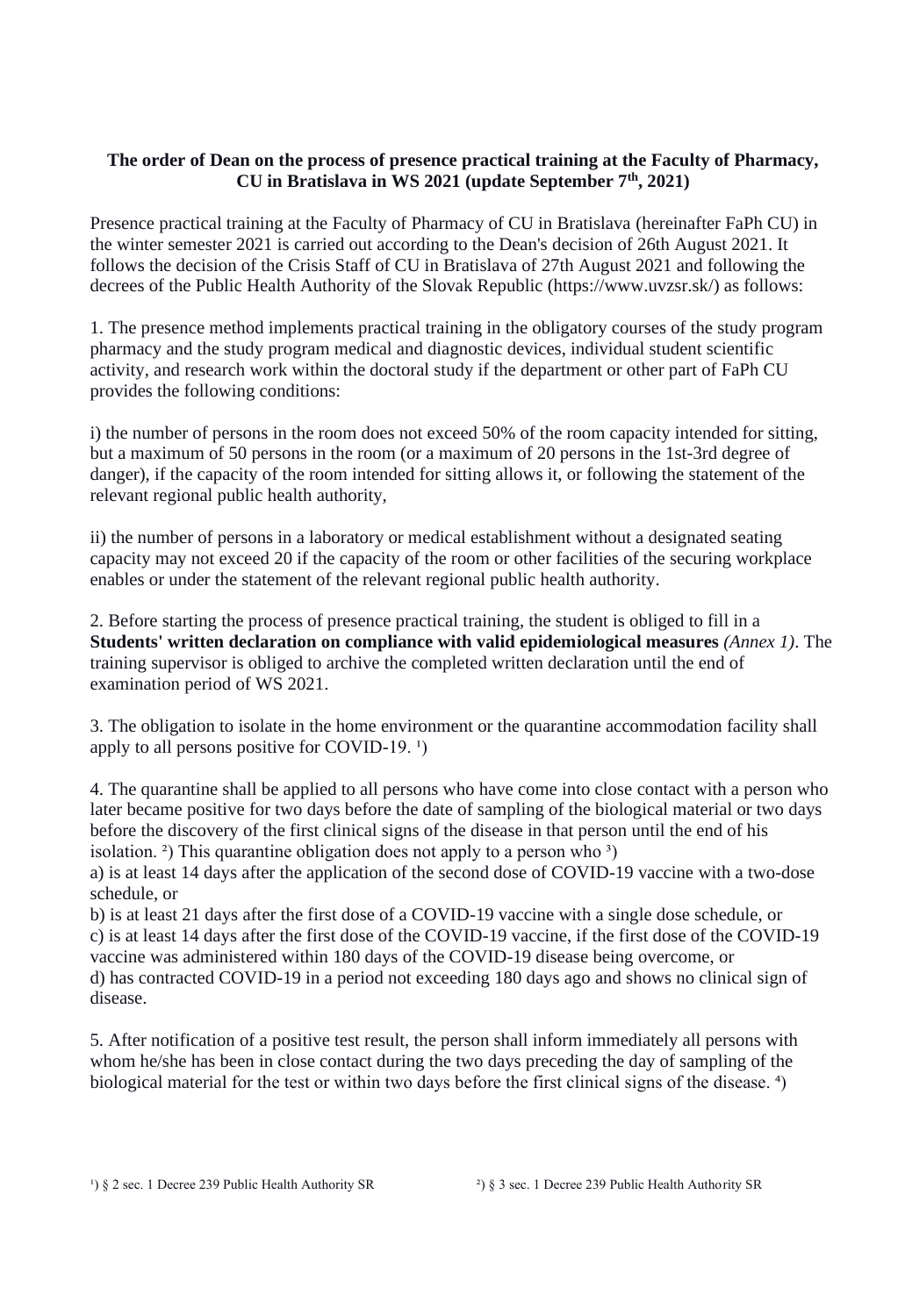<sup>3</sup>) § 3 sec. 2 Decree 239 Public Health Authority SR <sup>4</sup>) § 2 sec. 4 Decree 239 Public Health Authority SR 6. The obligation of proper coverage of the upper respiratory tract (nose and mouth) with the use of a respirator <sup>5</sup>) applies during the process of presence practical training in all areas of the interiors of the FaPh CU buildings.

7. The department does not allow the exchange or transfer of students between groups from the moment of their physical presence at the first presence meeting within the course.

8. The department must provide and keep records of student attendance at educational and research activities carried out by the presence method.

9. The Department is obliged to require and keep **Students' written declaration on compliance with valid epidemiological measures** *(Annex 1)* signed by a student from the moment of their physical presence at the first face-to-face meeting within the course and/or research activities carried out by the presence method.

10. The department is obliged to ensure that the scope and method of the full-time pedagogical and research process are chosen to provide currently valid safety, hygiene, and anti-epidemic measures, for which the department is responsible.

11. Other educational activities (lectures, seminars, and consultations in all courses and practical training of obligatory, elective courses) are carried out exclusively by the distance / online method of study or outside the premises of FaPh CU in Bratislava.

12. The student is obliged to plan and compile his / her schedule according to his / her health, material, accommodation, and logistical possibilities and limitations rationally and to complete all obligatory study activities in individual courses to the full extend and according to the instructions of supervising teachers. Teachers in charge are obliged to inform students about the conditions for completing the relevant courses no later than the first day of the beginning of the semester.

Bratislava, September 7th, 2021 **prof. PharmDr. Ján Klimas, PhD., MPH. Dean**